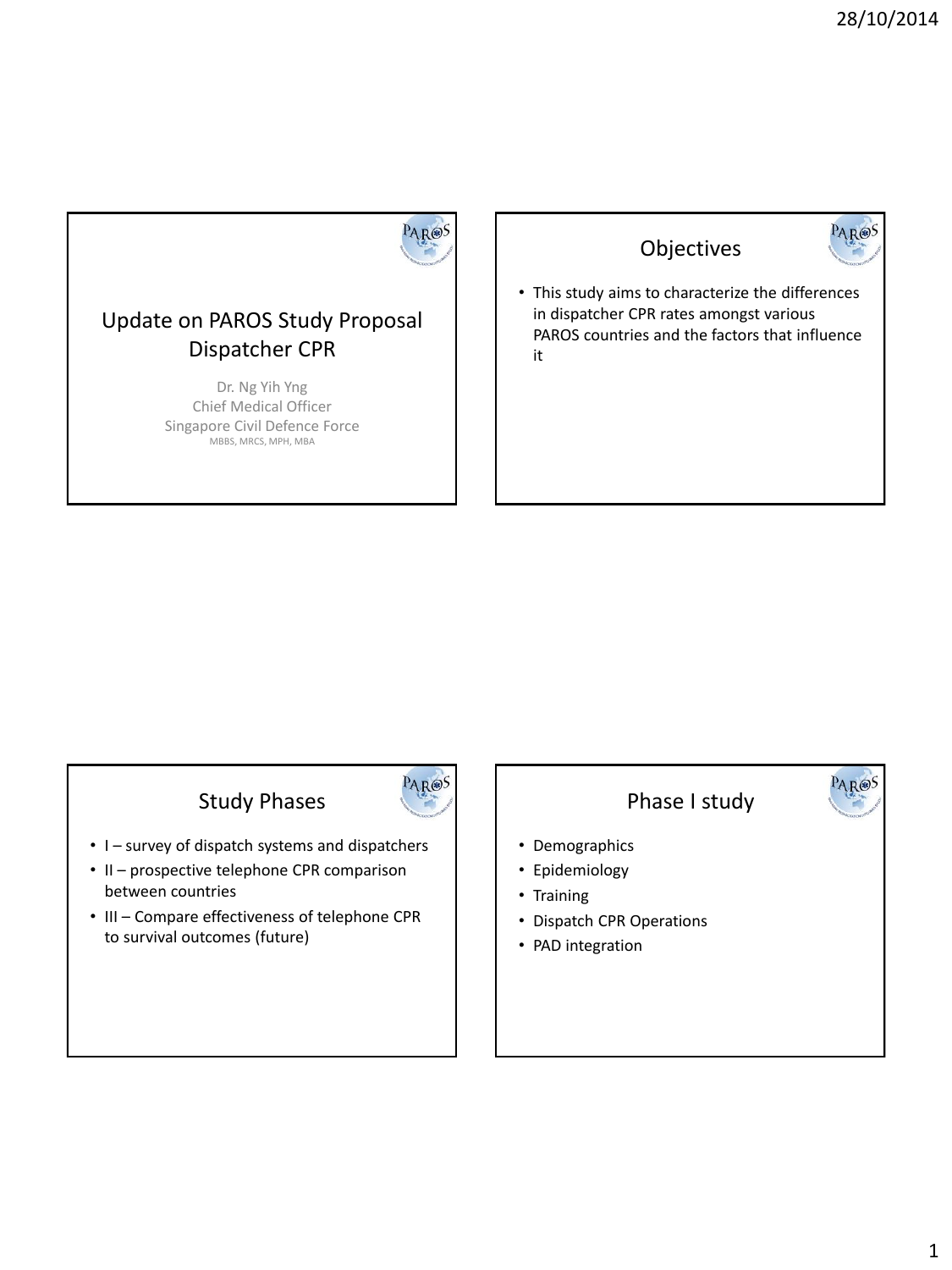# Demographics



PAR®S

- Which country your dispatch centre in? (Country)\_\_\_\_\_\_\_\_\_\_\_\_\_\_\_\_\_\_
- What population does your dispatch center cover?  $(nearest100k)?$
- How many medical calls do you take in 2012 (nearest 1k)? \_\_\_\_\_\_\_\_\_\_\_\_\_\_
- How many cardiac arrest calls did you have in 2012?\_\_\_\_\_\_\_\_\_\_\_\_\_
- How many dispatchers do you have in your center? \_\_\_\_\_\_\_\_\_\_\_\_\_\_\_\_\_\_\_
- What languages do your staff officially dispatch in?
- Do you have translators to support dispatch in other languages: Yes/No

#### Demographics



- What is the medical educational of the dispatchers (estimated)?
	- No medical background \_\_\_\_\_\_\_\_%
	- $-$  CPR/AED  $\%$
	- First aid and BCLS \_\_\_\_\_\_\_\_%
	- EMT-Basic \_\_\_\_\_\_\_\_%
	- EMT-Intermediate \_\_\_\_\_\_\_\_%
	- EMT-Paramedic \_\_\_\_\_\_\_\_%
	- $-$  Nurse  $\%$
	- $-$  Unsure  $\%$

### **EPIDEMIOLOGY**

- What is the estimated bystander CPR rate? (without dispatch assistance) %, YYYY
- What is the estimated Utstein survival rate in your area? Unknown/\_\_\_\_%, YYYY
- What is the estimated OHCA survival rate to discharge from hospital? Unknown/\_\_\_%, YYYY



- 
- >40hrs